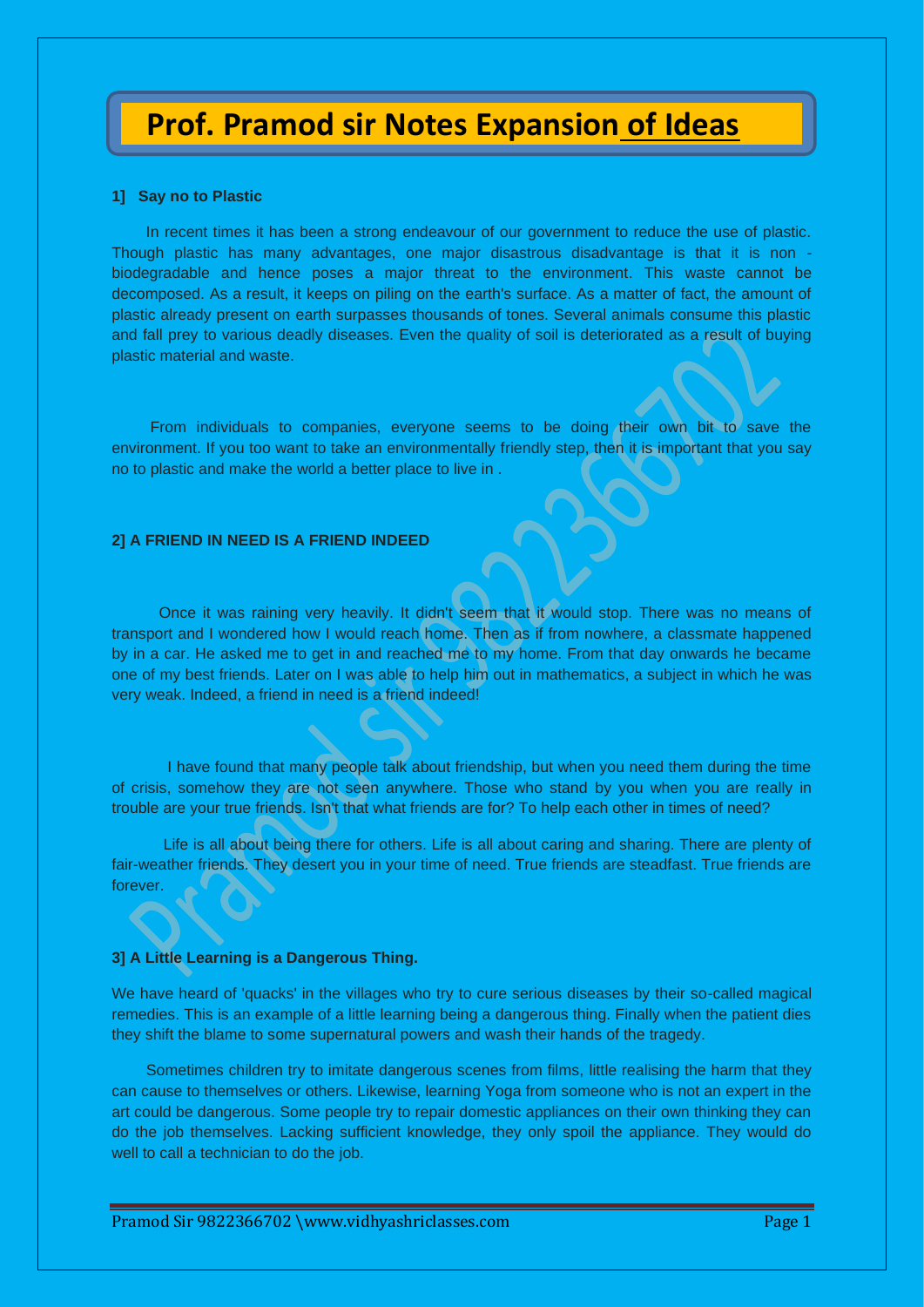#### **4] A Rolling stone Gathers no Moss.**

It is not good to keep on changing your place of residence or workplace or routine. Such a habit causes a lot of insecurity and instability. Besides, it takes time to get adjusted to a new place or in a new job. A person who changes his home or job frequently loses much precious time this way. When you stay in one place for a long time, you get familiarised with your surroundings and are able to go about your work with ease and precision. Also people around know and recognise you and so you get the help required when necessary.

 A person who keeps on changing his regular schedule frequently is known as a rolling stone. He or she cannot cultivate any true friendships or relationships. Frequently changes of jobs and homes also affects one's financial prospects negatively. He or she will not get people to help him or her when he or she is in trouble, because no one will known him or her well enough.

# **5] That Glitters is not Gold**

 Everything in life that appears to be attractive does not necessarily have great value. So judging by appearances can be misleading. This same fact can be said in another way: A book cannot be judged by its cover, A book with a very attractive cover may not have readable material inside. On the other hand, a book with a very dull cover may be very interesting. This is true of almost everything in life. A show that is well advertised may be dull and boring. And a movie that has received very little publicity may be quite entertaining.

 So we must not jump to conclusions about the merits or demerits of anything purely on the basis of the way it is packaged. This is the age of advertisement. Makers of products try to show their products in the best light so that people will buy them. But this does not necessarily mean that the product is well worth the money. Even when we judge people we should not do so by their looks. We must not get swayed by their flashy styles or dashing ways. Gandhiji wore just a dhoti, but he is still held in great reverence throughout the world. Abraham Lincoln was not endowed with good looks. But he is considered by far the greatest American President. Mother Teresa had a very simple appearance. But people all over the world remember and revere her. So it is only fair to say that all that glitters is not gold.

# **6] An Apple a day keeps the Doctor away.**

What is special about the fruit, the apple? Why is it said that the apple keeps the doctor away? Why is no other fruit mentioned in a proverb? The answers are very simple. the apple has the most nutritional value amongst all fruits.

A medium sized apple gives 80 calories and makes a good snack. It contains absolutely no fat. It also helps reduce the risk of some cancers. Because it is low in sodium content, it reduces the risk of high blood pressure and heart disease. The apple has a substance that can reduce bad cholesterol and increase good cholesterol in our body. It is also rich in Vitamin A, which strengthens our vision. Apple also contain Vitamin C that boosts the immune system in the body. Research shows that people who eat five apples or more per week have fewer respiratory problems, including asthma.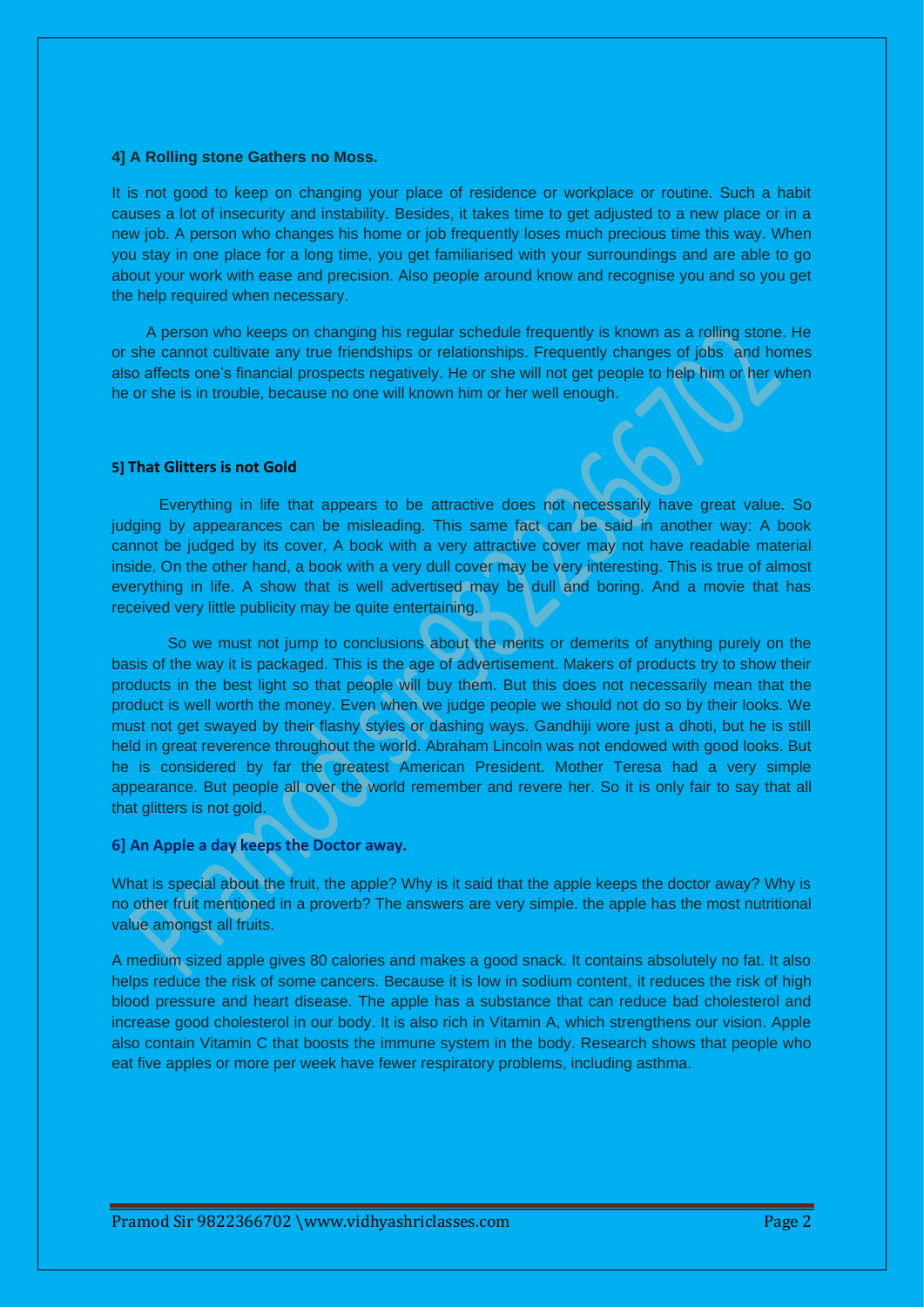#### **7] As You Sow, So Shall You Reap**

 If farmers desire to reap a harvest of wheat, he sows wheat; if he wants rice, he sows rice. What should we think of him if he planted wheat and expected to harvest rice; or the other way round? The law of nature tells us that we must sow what we wish to reap. If we sow nothing, we shall reap nothing.

 So it is with life. We always have to bear the consequences of our actions. If we perform good deeds, we shall be rewarded with good. If we perform bad deeds, we shall never enjoy peace of mind. Our lives will be wretched and miserable. We cannot achieve fair ends by using foul means. Even if we do, it will be short - lived.

 Man can decide his own future by his present deeds. If he sows the seeds of vice, corruption and sin, he reaps the harvest of misery and ruin. If he plants virtue, purity and goodness, he plucks the golden fruit of success and happiness. If we want to achieve good, we should do good, for as we sow, so shall we reap.

# **8] Birds of a feather flock together.**

 We must have all seen that birds of the same kind move about in groups and even fly together in groups. In the same way, people are similar in nature, and have the same hobbies, preferences or interests, are always found together. They like to spend time discussing their experiences and common pursuits. This is what is meant by the proverb, 'Birds of a feather flock together'.

 People have a natural tendency to seek out like minded people. It is human nature to do so. sportspersons feel comfortable in the company of other sportspersons. An artist feels at home among other artists. This leads us to the conclusion that a person must be very careful about the friends has, for he will be judged accordingly. If he is in the company of dishonest people, he too will be considered honest. This, we should always remember that we are known by the company he keeps and ensure that our 'company' is good.

#### **9] Books - our Best Friends**

 Good books enrich the mind by providing knowledge. They also widen the horizons of our imaginations, and give us an insight into different minds. If a man is known by the company he keeps, why should we not, then, keep the best company, that of good books? Good literature entertains, instructs and elevates. It takes us on a flight of fancy, away from our humdrum lives, to a place or country we want to visit, without having to pay for the passage.

 Pleasures derived from eating or playing sports are short lived and ordinary, but the pleasure that we derive from reading books is everlasting and fantastic. Even after we have finished reading a book, we continue to think about it and derive pleasure from it.

 To derive maximum pleasure from reading we have to gradually pass on from comics, detective novels, magazines and simple storybooks to classic literature. Just like friends, the quality of the books that we read also determine the kind of person we are. Good books will enrich our personalities, and it is these kinds of books that we should turn to when we have the leisure.

# **10] Burning the midnight oil**

 Whenever examination time draws near, students begin staying awake late at night, right up to the early hours of the next morning. They sacrifice precious sleep in order to memorize lessons so that they will do well in the forthcoming examinations. Their parents, too, take turns, sitting with them, making hot cups of tea or coffee, to keep them awake while they study. All through the year they neglected their studies, enjoyed themselves, played games, watched plenty of TV, went for a number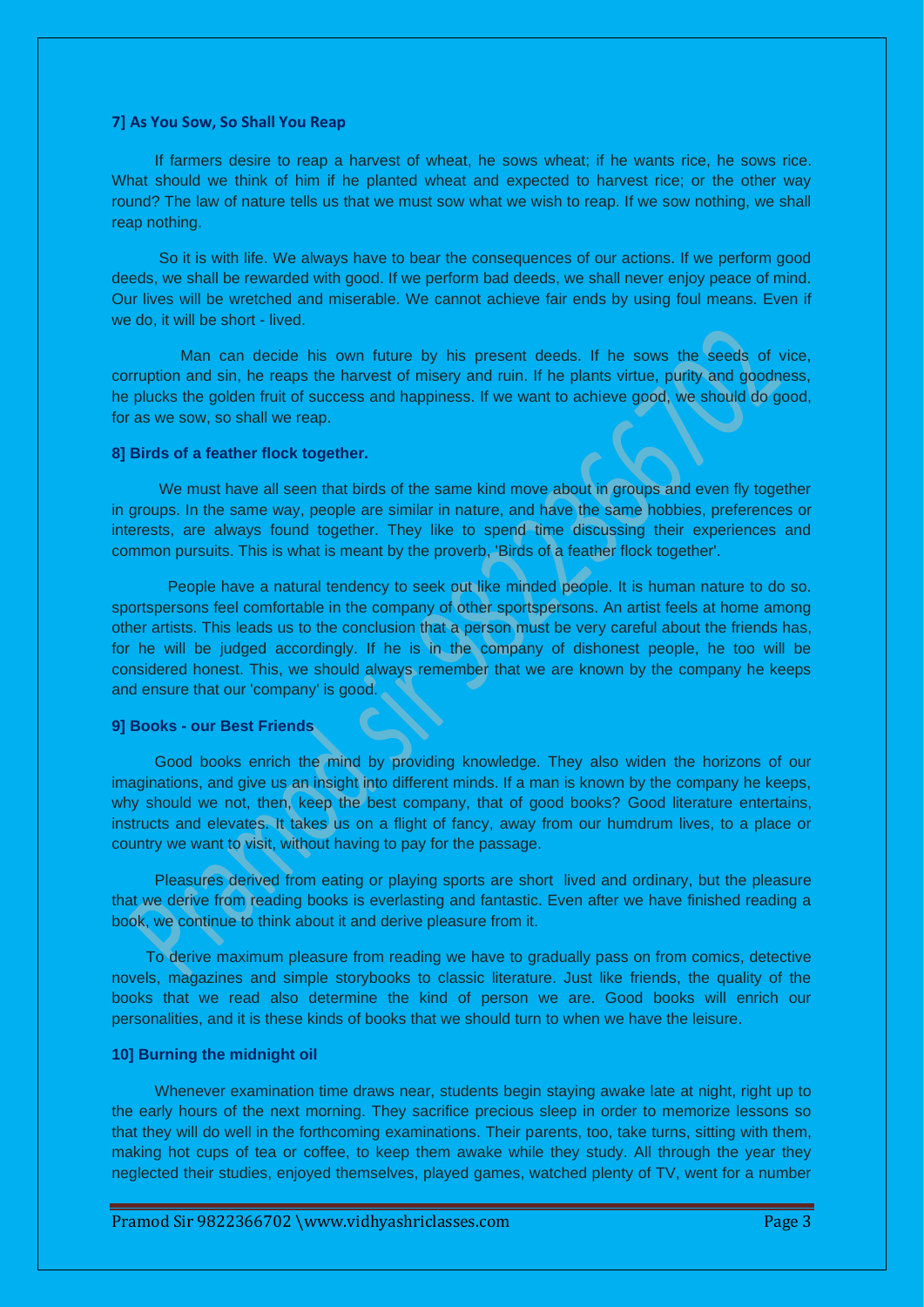of movies, and took studies for granted. Only when the terrible shadow of examination looms near, do they become nervous and feel that they need to spend more than usual time on study. So they burn the midnight oil, fighting sleep and forgetfulness, in desperate attempts to cram into their heads a whole year's study. My advice to such shirkers is: Do regular study all the year round. Do your homework on time. Revise regularly whatever has been taught. And you will have no need to burn the midnight oil. Examinations, then, will be a mere cakewalk?

# **11]Charity begins at Home.**

 It is very easy to show the whole world that you are doing good deeds. Many people do this just to impress others. But when it comes to treating well the people who are near them, they are sadly lacking. They treat their children, family members, servants and people who are closely connected with them very badly.

 If you really want to be good to others, it has to spread to all walks of life, and should begin with your home. As we treat others who are close to us, so should we treat those who are not so close to us. Treating others well should be a habit with us. It should not be an attitude that we display only to gain name or fame. It should be the same when treating the smallest and the closest as well as treating the greatest and the farthest.

# **12] Cleanliness is next to Godliness**

 An unclean environment is an insult to the Creator. Everything that God has created is beautiful, and Mother Nature in her power and means to maintain the hygiene and sanitation of the earth. It is only man who makes the environment dirty. For reasons best known to himself, very often, man is happy to keep it that way.

 When you go to a place of religious worship, don't you bathe first? Don't you put on your best clothes? Remember, this world is our temple and the first norm we must follow is that of personal hygiene. This involves keeping one's body, clothes, belongings and home clean. This prevents diseases and enhances the quality of life. It also keeps the mind fresh and motivated us to work better.

 Cleanliness must also extend towards the neighbourhood and the environment in general. For this, it is imperative that every person develops clean social and civic habits. It is wrong to spit on the roads, urinate in public or throw litter anywhere one pleases. Doing such things only spoil this wonderful place that has been gifted to us by the Almighty - our planet Earth.

It is our moral duty to keep ourselves, our homes, our environment, our nation and this earth clean. That is what is meant by the proverb 'Cleanliness is next to Godliness'.

#### **13 Cut your Coat According to Your Cloth**

 If you give a piece of cloth to a tailor to make a coat, the tailor will first measure the cloth and then decide what kind of coat has to be made out of it. He will not be able to make a coat that requires more material than the cloth provided. The same is the case with our income and expenditure. Our expenses should always be within the limits of our income. Otherwise, we are sure to land in debt and difficulties. The proverb thus tells us not to spend more than what we earn i.e. to live within our means.

 This proverb applies not only to individuals but also to business establishments. Of course, a company may raise a loan to expand or diversify its business. But it must do so judiciously; otherwise it can even go bankrupt. Even the government of a country has to keep in mind its total resources while spending. If it does not do so and goes on borrowing recklessly from banks and foreign countries, it could result in severe economic problems for the country.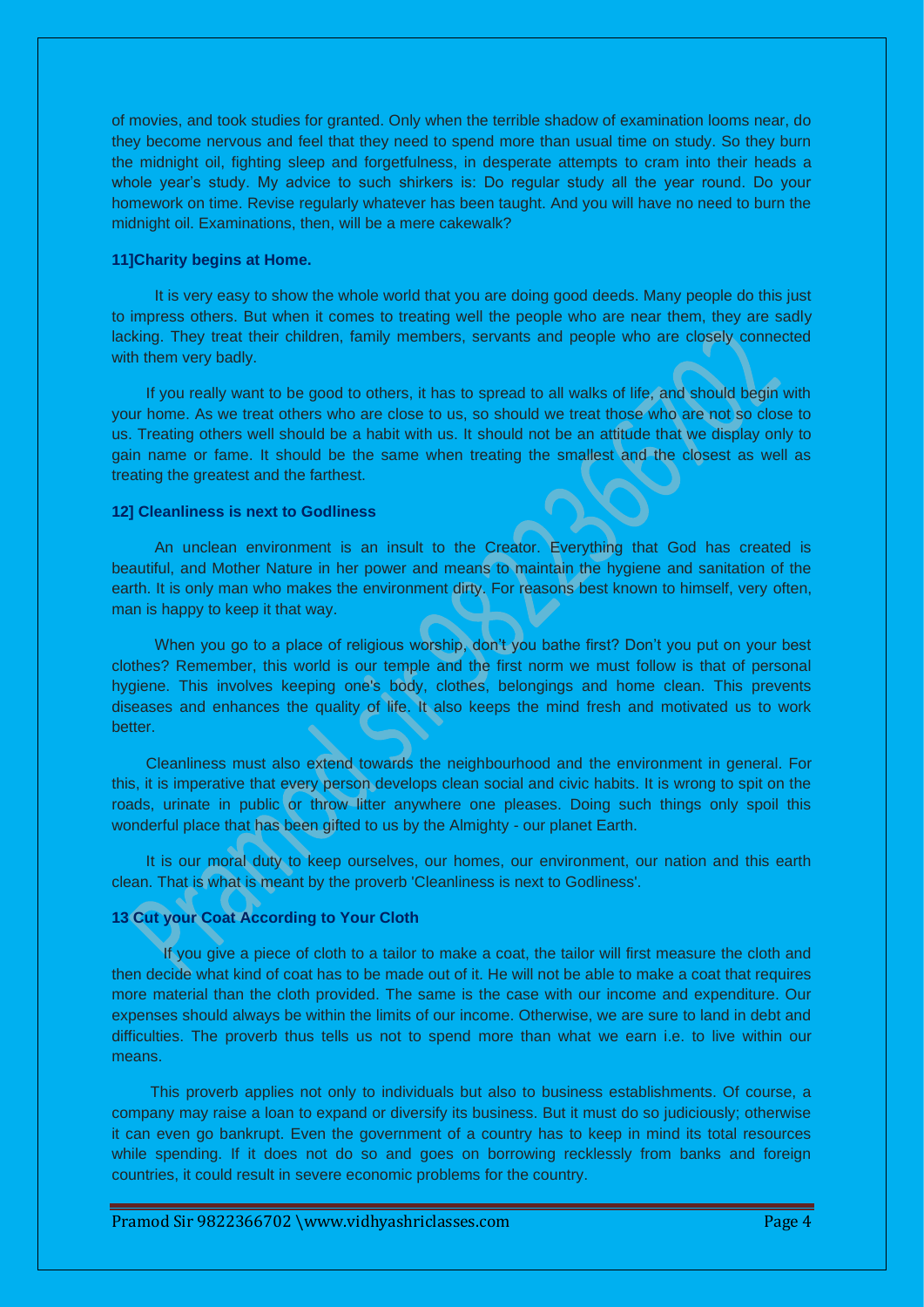Hence the saying is of great practical value. Applying it in life makes one happy and contented.

# **14] Empty vessels make the most sound**

 You will always find that a person with very little learning loves to jabber all the while and laugh and joke and make a lot of unnecessary noise. This is because the person doesn't really have any substantial matter in their head and so hides this fact with a lot of meaningless chatter. But the person of real substance looks around, observes and when he or she speaks, it is to say something really meaningful. That is what is meant by this proverb.

 Hence when we are in a conversation we should only take a fair share of the conversation and not keep prattling on as if no one else is there. This will show that we respect other people's opinions and wish to hear them out too. It would also send out the message that we are not superficial people who only bore others with our pompous talk.

# **15 Experience is the best teacher**

If you warn a child not to put his or her hand near the fire, he or she may not listen to you. But if the child actually touches the flame out of curiosity, he or she will get burnt. By actual experience the child will learn that putting one's hand in fire can cause a lot of pain and physical damage.

Most of our study is based on books. We may read a lot about the beauty of the Taj Mahal, but actually making a visit to the Taj, we will really experience its grandeur. Again, there are many skills, like mechanical skills, for which more theoretical knowledge is not sufficient. We must actually go through the experience of handling the machines and learning from our mistakes.

Even our judgements about people or things are based on our past experiences. Thus, we can conclude that experience is the best teacher, and one should not shy away from the various experiences life has to offer.

# **16]Green City ; Clean City**

A green city is a clean city. This is because nature has its own way of keeping the environment clean. A green city implies plenty of trees and greenery. This keeps the environment clean and fresh. Also the leaves take in excess carbon dioxide from the surrounding, caused by heavy traffic, and give out refreshing oxygen.

Besides trees on the sidewalks, a city should have a good number of parks and gardens. This brings pollution levels down to a minimum. It also reduces the risk of people suffering from respiratory diseases.

Man is a part of nature, not apart from nature. If there is a variety of vegetation in the locality, several animals and birds, that brighten up the atmosphere, will be found. Thus man's state of mind is also brightened. Stress levels are reduced. Indeed there is no doubt that the more greenery there is in the local habitat, the better the conditions of living and for the inhabitants there.

#### **17 ] Health is Wealth**

 What is the use of having crores in one's bank account and yet not being able to enjoy good health? A healthy man can enjoy the benefits of his wealth. But a wealthy man, if he is not healthy, will always be afflicted with physical complaints.

 In fact, if you are ever asked to choose between the two, always opt for good health. Because health can give wealth, but wealth does not ensure good health. Very often the desperate search for wealth takes its toll on one's health. It deprives a man of the necessary physical exercise. It makes the person follow unhealthy food habits in the name of saving time. It thus brings along with it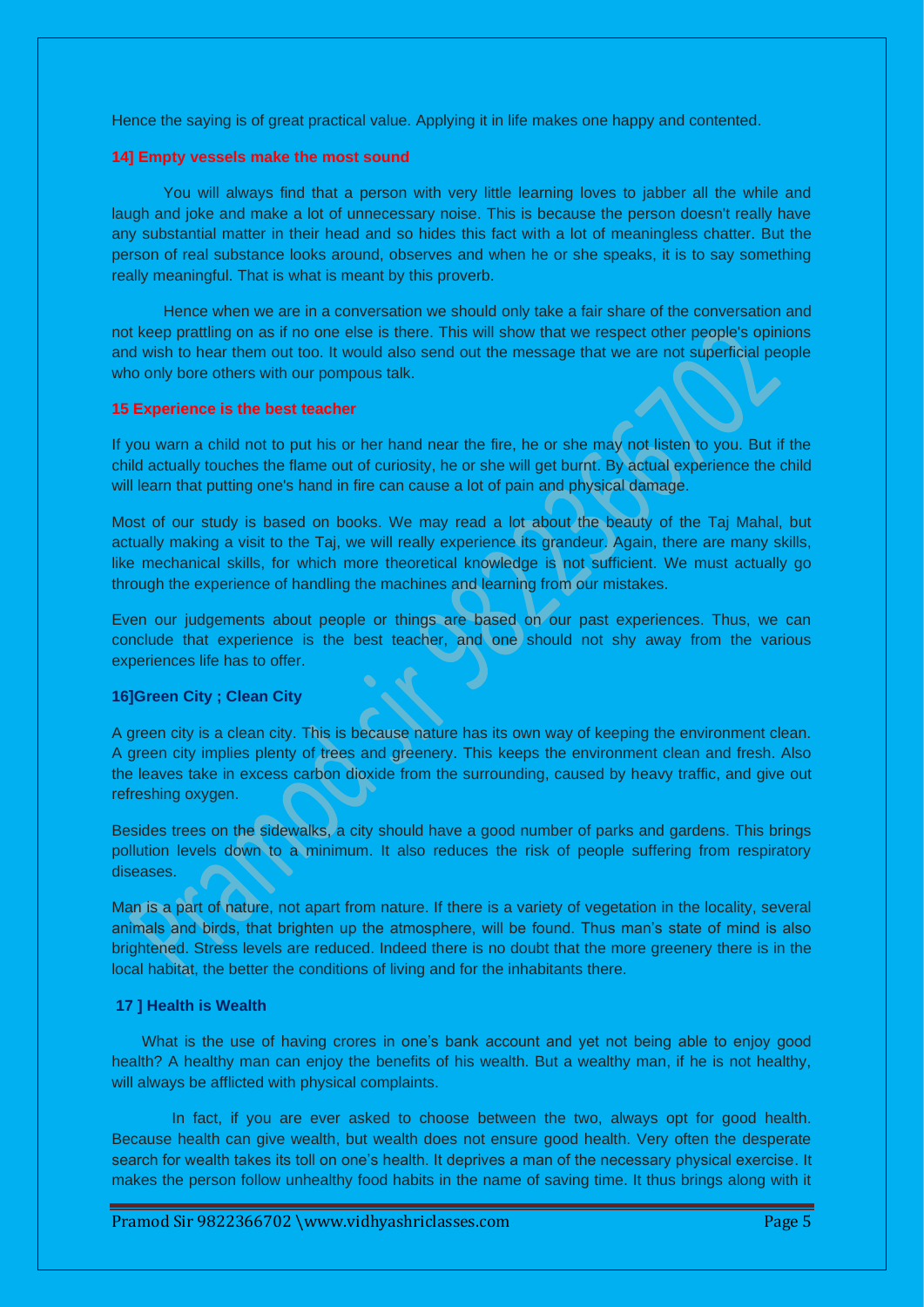stress, high cholesterol, high blood pressure, ulcers and diabetes. As a result a person may have to spend the later part of his or her life in and out of hospitals and undergo expensive operations in order to keep himself or herself alive. Finally he or she dies a stressful premature death. And all the wealth he or she has accumulated is distributed amongst the heirs. Rather, this person could have enjoyed his or her wealth while he or she had lived if only he or she had believed in the dictum, 'Health is Wealth'.

#### **19] Honesty is the best policy**

 Corruption has spread through India like an epidemic. At every twist and turn you meet people who are willing to do anything dishonest in order to earn money. Dishonesty in words and deeds is so common now that people have almost accepted it as a rule rather than an exception. An honest person is a bit of an oddity in present day India. Isn't that a rather sad state of affairs?

We all know from our experience that a lie will lead to another ten lies; a misdeed may need another ten misdeeds to cover it up. Still we tell lies and do wrong things.

 Every religion tells us that we must be honest. No one likes a dishonest people because they cannot be trusted. The truth is always so simple. Dishonesty is like a whirlpool from which escape is difficult. Sometimes we are punished for being honest, but it is nothing compared to the pain and suffering that we cause to others due to our dishonesty.

Gandhiji laid great emphasis on the need for truthfulness in words and deeds. His life throughout was a struggle to uphold the virtue of truth. A truthful person can speak and act with moral conviction. He commands respect and reverence in society. Such people are necessary in the world today.

#### **20] India: Unity in Diversity**

India is a land of diverse physical features. Every possible geographical physical feature you can think of is present in India. The people of India have diverse physical features. They practice different religions, speak different languages and follow different customs and traditions. They also differ in their dress and food habits.

 In spite of all these external differences, the people of India have a common feeling of Indianness. They are bound by a common cultural heritage and they share certain basic values.

 Hence we use the phrase 'Unity in Diversity' to describe the social fabric of India. This is to express the great truth that despite their many differences, the people of India are all united as Indians. From Kashmir to Kanyakumari, from Arunachal Pradesh to Gujarat, They all have a feeling that they belong to one nation.

#### **21] Is Plastic Bad for the Environment?**

Plastic is extremely bad for the environment. It is one of man's worst inventions. Plastic is nonbiodegradable. This means that waste plastic cannot be turned into any other substance that is ecofriendly. Although tonnes and tonnes of plastic are burnt in the most advanced incinerators, all that remains is plastic. It doesn't change into anything else, as many other materials do. Hence, plastic waste is dangerous to the environment.

Plastic carry bags reach the drainage system and this causes clogging especially during the rains. If too much plastic ends up in a lake or a pond, it creates a layer that denies oxygen to everything below so that no plant or animal life can survive in that water body. If animals eat plastic bags thrown in rubbish dumps, it knots up their intestines and they die painful deaths. If plastic lies on land it can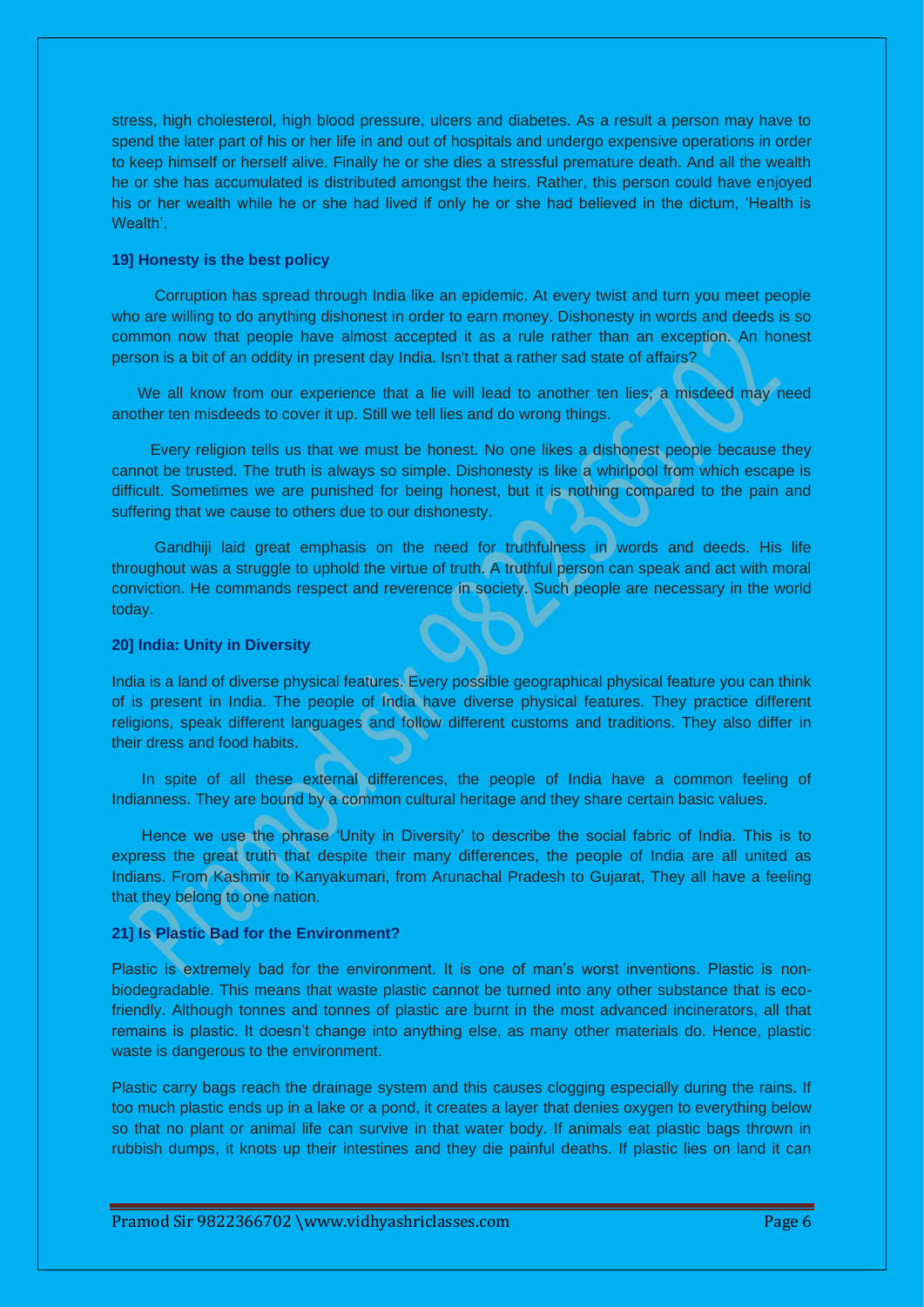choke it to the extent that nothing will grow there again. Hence, plastic must be done away with completely.

There are many alternatives to plastic and we should use them. For shopping we can use cloth, jute or paper carry bags. We can get milk in bottles or cartons. We can use metal or glass jars instead of plastic ones. Many things now made of plastic can have better and eco-friendly alternatives. So the earlier we say goodbye to the plastic the safer the future of the planet Earth.

## **22] Nothing succeeds Like Success.**

 Sweet is the taste of success. The more you get, the more you want. The more you want, the more you try. It is like setting in motion a self-propelling machine; it keeps on going by its own acceleration.

 But where should it all begin? Of course, the success story must begin at the beginning. Success in early ventures raises our belief in ourselves. We begin to have confidence in ourselves. And that makes the all important difference.

 For a student, the first important success story begins with the SSC exam. If he or she proves to be a great success in it, there is every possibility that he or she will enjoy a long series of successes in the years to come.

 So it is essential to bring home the first success by due effort. This success will bring in more success. For nothing succeeds like success!

#### **23] Knowledge is Power**

 A person who has knowledge is equipped with power. Here power does not mean the power or money or brute force. Rather it means the power to understand, discriminate between what is right or wrong and the power to make the correct choices. The illiterate person has limited choices of opportunity and advancement for he lacks knowledge.

 Knowledge makes a man resourceful. When he is faced with a difficult situation, he is able to tackle it better. His mind is able to come up with many ways to solve a problem. He is not bogged down by paucity of thoughts. He can even think up new ways of doing things.

 The world is moving faster each day. No one can afford to remain illiterate. Everyone has to keep up with the knowledge of the times.

# **24] Prevention is Better than Cure.**

 We sometimes handle a knife carelessly, cut our fingers, allow the cut to go septic and, when the pain unbearable, consult a doctor. The doctor prescribes a prolonged and costly treatment. Wouldn't it have been better for us to have taken due precaution while using the knife? In fact, we can always protect ourselves against common ailments and diseases by resorting to proper precautionary, preventive measures.

 Very often, we are careless and do things thoughtlessly. We ignore signs that indicate the possibility of trouble. Finally when the trouble occurs. We regret our neglect, but by then it is too late. The proverb 'Prevention is better than cure' advises us to take necessary steps to stop something unpleasant from happening.

 This proverb has universal application. Proper maintenance of machines, buildings, roads or bridges can prevent their deterioration and thus forestall disaster. Health authorities should take prompt and effective steps during times of natural calamities in order to prevent the outbreak of epidemics. At the national level too, many problems that we are facing today would not have existed had the government acted firmly, promptly and boldly at the very start.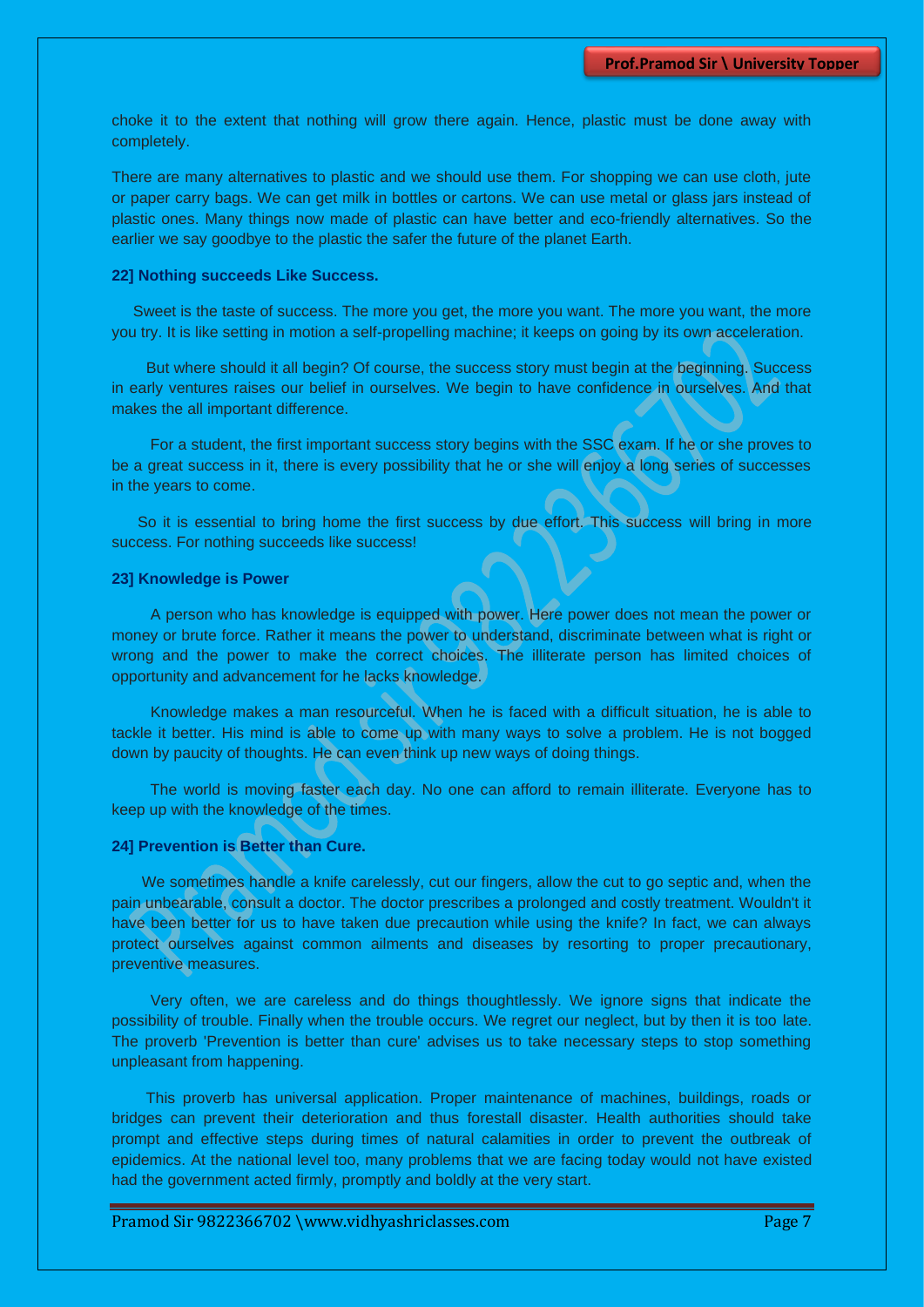The proverb stresses the need for foresight and precaution in dealing with every situation in our lives. If we develop such an attitude, it would certainly be much better than facing misery and searching for expensive remedies later on.

**Prof.Pramod Sir \ University Topper**

# **.25] Things of Beauty is a joy forever**

 Life presents us with many beautiful things. This may be a beautiful scene or a flower or a lonely night walk on a beach or a beautiful picture that fills us with peace. We must preserve these pretty memories in our minds. When we are not feeling so good, or are lonely or depressed we should recall these beautiful sights or experiences. This will make us happy.

 William Wordsworth has illustrated this idea beautifully in his poem 'Daffodils'. Once he saw a sight of beautiful golden daffodils. This sight remained with him throughout his life. In later years, whenever he was in a vacant or pensive mood, he recollected the scene of the daffodils. This filled him with a great sense of peace and his heart warmed with pleasure.

 Life is full of simple, beautiful things. It is for us to use them to our advantage. We don't have to spend money on luxurious holidays and expensive pastimes to find happiness. We can do so with simple memories that we have collected during the good times of our lives, when we have experienced beautiful things. Because such experiences will never be erased from our memories.

# **26 ]To err is human, To forgive Divine.**

In one of Shakespeare's plays, a character says, "The quality of mercy is divine". Indeed to be able to forget the evil that others have done to you and to forgive them is divine. Jesus Christ, even on the cross, during his last moments, was able to say this about the people who had put him to death; Father, forgive them for they know not what they are doing. Lord Rama showed no rancour against his stepmother, Kaikeyi, for sending him into exile for fourteen years so that her son, Bharat, could be the king.

 All of us are humans. We all have our weaknesses. No human being is perfect. So when someone does something wrong to us, why can't we forgive them? When someone hurts us it is because that person is human and little understands the harm that he or she is causing. Forgiving that person brings out the god-like nature that lies in us. It is not very easy to do, but once we do it, we will feel an inner peace and a sense of rectitude.

# **27]Slow and Steady wins the race.**

 The famous fable about the tortoise and the hare brings out the singular truth that slow and steady wins the race. Haste only makes waste, or results in shoddy work. This is especially true for students. Daily regular study delivers good results. Those students who want to complete their homework quickly just in order to play a match with their friends, finally learn little or nothing. This is true even while attempting an examination paper. Hasty writing of answers can lead to the making of careless mistakes, and will only result in low marks for the student.

 If a director wishes to make a film in a hurry, he will have a shoddy product in his hand. But if he plans the script, the locations and the cast and takes rehearsals before going to the sets for shooting, he or she is sure to come out with a quality product. This is true for all great ventures, including the construction of a building. It is better to draw the blueprint first. Then comes the laying of the foundation, and the rest of the construction work in stages. If a building is constructed in haste, it might collapse and lead to disaster.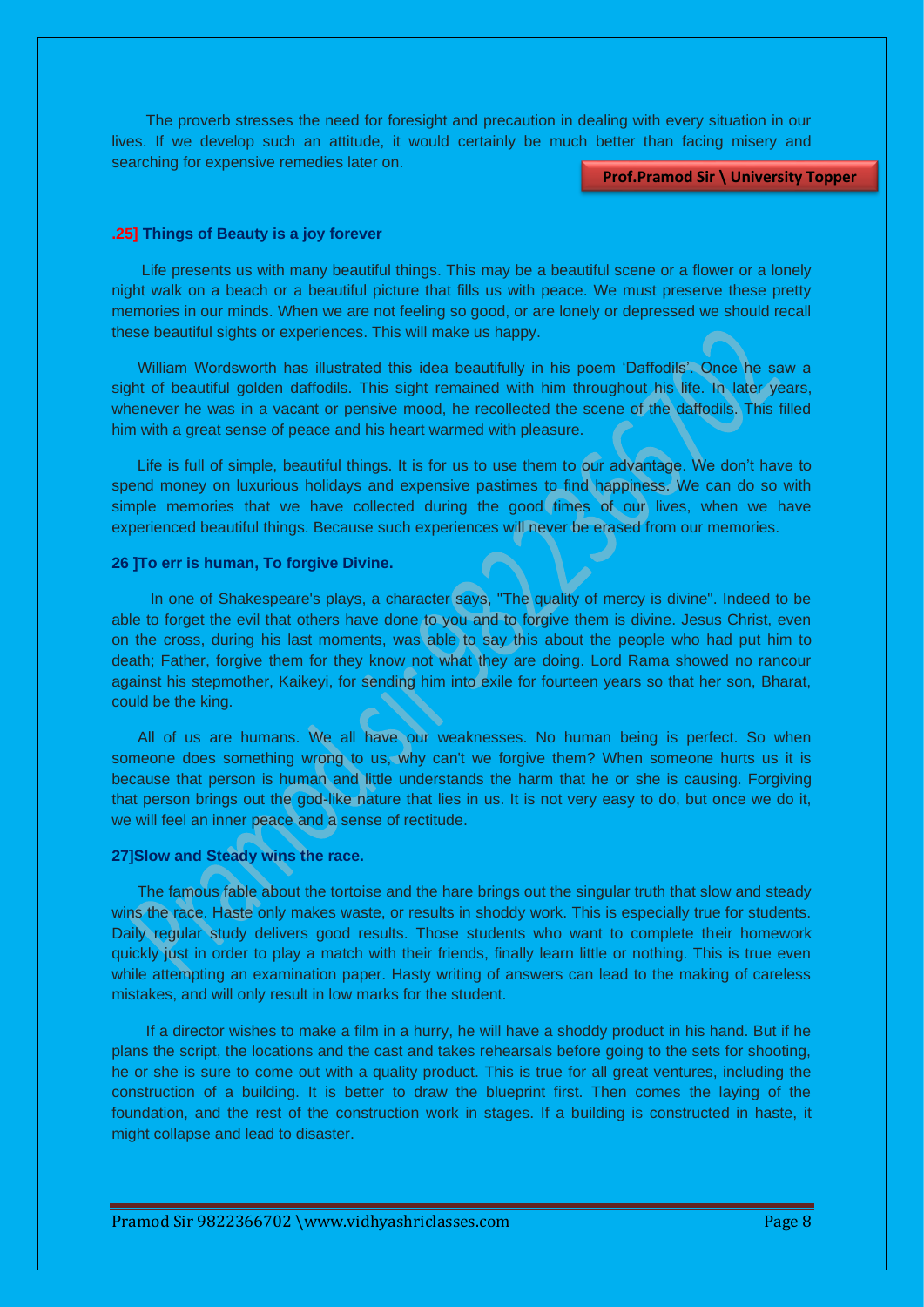So whatever you do in life, plan every detail carefully, collect the equipment required for the project, and then go about pe WHERE

# 28]**THERE IS A WILL THERE IS A WAY**

Read the biographies of great men and women like Albert Einstein, Mother Teresa, Edmund Hillary, Marie Curie and Abraham Lincoln. You will find that it is their strong will which has helped them overcome great difficulties and setbacks and helped them find a way to achieve their goals.

Every student thinks that securing a first class in an examination is beyond his or her capacity. But if a student resolves firmly to achieve his or her goal and works towards it sincerely and wholeheartedly, he or she is absolutely certain to achieve success.

There was a time when flying in the air, travelling in space and sending messages and pictures instantly were all regarded as flights of fancy. But the persistent efforts of some strong - willed people have turned all these dreams into reality.

Man's will-power, determination and dedication are wonderful qualities. They endow the doer with the will to achieve and the means to find out ways to achieve the impossible. All we have to do is to set a goal, have a strong will and make persistent efforts. If we come across an obstacle and can't climb over it, we must walk around it. There is always a way! There is always a situation! So, it is rightly said that, WHERE THERE IS A WILL THERE IS A WAY. reforming the act. Then only will you be able to achieve grand success.

## **29] Work is Worship**

 Everyone has to work in order to earn money. However, there are some who think of work only as a means to earn money, and nothing more. As a result they do not perform the tasks given to them by their employers with interest. They make excuses, point an accusing finger at others, blame their tools, criticise their employers, complain about their colleagues - while they themselves work in the most inefficient way possible. We must remind such people that 'Duty is divine' and 'Work is worship'. Work is a dedication of one's labour to God. Work is the use of the inspiration given to us by God to create and carve and mend and shape.

 Work should be performed with sincerity, dedication and perseverance. This shows respect for what we do, and for the others who will benefit from our work. When we perform a task, however simple it may be, it should be done to the best of our ability. This shows not only our deep involvement in our actions, but also an expression of our skills. We must not forget that the first 'work' ever done was by God - the 'work' of Creation. And look how beautiful His 'works' are!

# **30] The Hand that rocks the cradle Rules the world**

The hand that rocks the cradle is the hand of the mother. The proverb therefore implies that the very same mother who rocks the cradle to put her child to sleep, also rules the world. How is this so?

 The word 'rule' in the proverb does not necessarily mean to 'govern'. It is used in a wider sense i.e., to influence people, to guide and direct them and to lead them. It is the mother who moulds the character of the child. The child then grows up to be an important personality, perhaps someone who decides the destinies of people or countries. What they have been taught on their mother's lap will then be the guiding force behind the decisions they make. No wonder it was that Abraham Lincoln said, "All that I am or hope to be I owe to my angel mother."

We have the example of Jijamata who inspired Shivaii Maharaj as a child with stories of great heroes. It was this inspiration that led him to lead the battle for Hindavi Swarajya and to establish the Maratha Empire.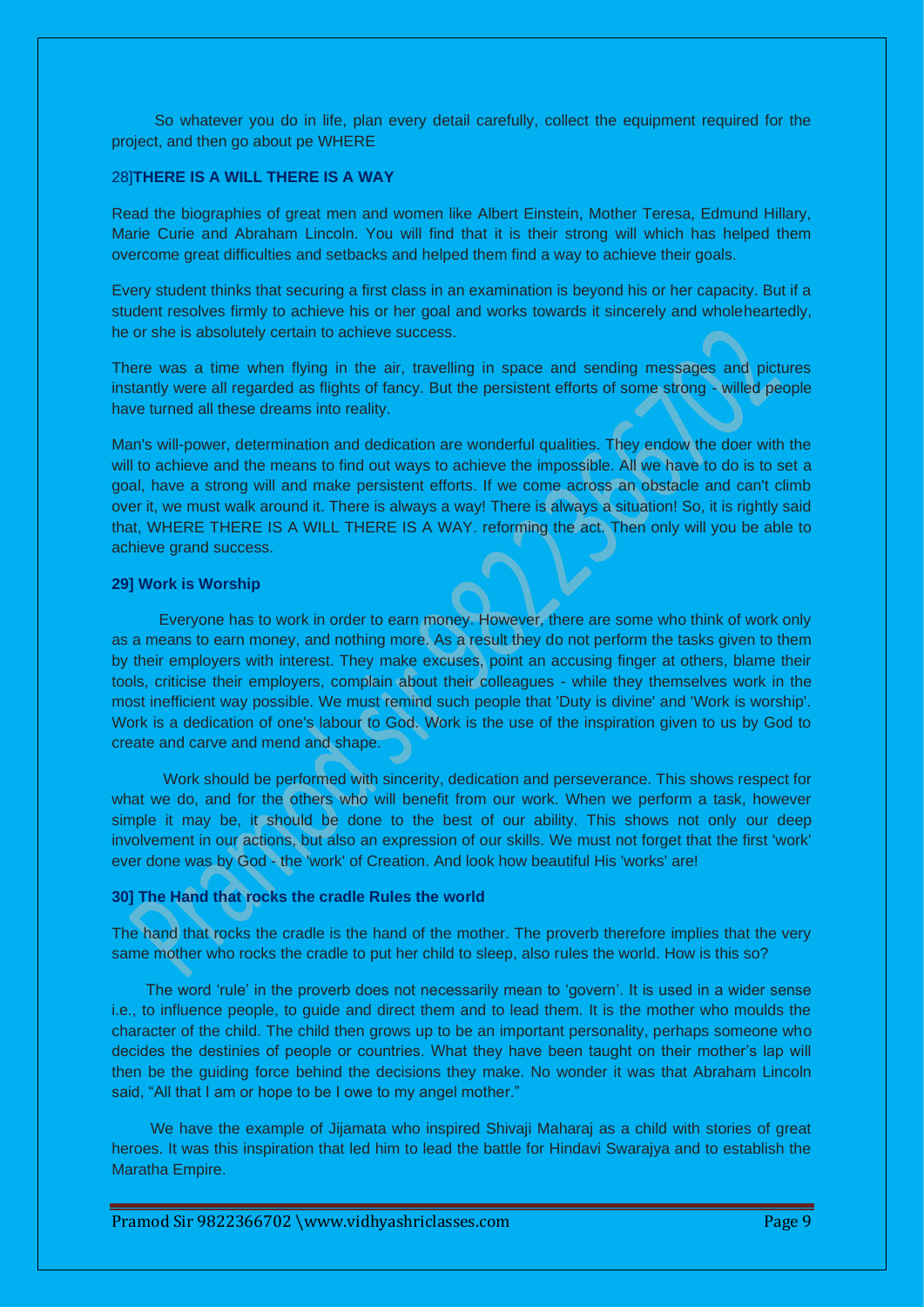#### **31]Science and Modern inventions: A Blessing or a curse?**

 It is science that has provided modern man a life of ease, leisure and pleasure. It has brought within the reach of the common man comforts and luxuries that were available in the past only to the privileged few.

 Science has invented marvelous machines to take the drudgery out of man's work. By doing much of his work and doing it fast, machines have provided man with a lot of leisure. The rosy dream of an easy and luxurious life has come true for him. Distance has been conquered. Modern means of transport and communication have made the world a global village. Men and things and news and views can go around the globe today with lightning speed. The Internet has brought people of the world together and brought about a revolution in the fields of information and communications. Man has already landed on the moon and man-made satellites have made voyages through the solar system.

 Our life has become healthier and longer. Modern hygiene, sanitation, medicine and surgery are conquering more and more physical and mental illness with each passing day. We now know and experience the joys of good health and longevity. Through the cinema, the radio, the tape recorder, the TV and the video, science has worked wonders in the fields of education and entertainment.

 Though we welcome these blessings of science, we have to consider the other side of the picture also. Man has not been able to face the problems created by the inventions of science and to stop the misuse or harmful consequences of scientific inventions. Factories have polluted the water and the atmosphere. They have caused noise pollution. Industrialisations have led to slums in which human beings live a degraded life in the midst of filth and squalor. We have allowed science to master us instead of keeping it our servant. Medical inventions have, by reducing infant mortality and increasing longevity, led to the population explosion and the consequent miseries.

 Again, science has put in our hands terrible weapons such as nuclear bombs, guided missiles and the means of chemical and biological warfare. We are in danger of destroying ourselves with these monstrous means that, ironically, are our own creations. Rightly used, science can bring heaven on earth. Wrongly used, it can turn this earth into hell.

## **33] Practice Makes Perfect**

You cannot become a world - class musician unless you take up your instrument and play on it daily for hours together. You cannot become a Tendulkar merely through inborn skill. You have to go to the nets every day for hours of practice. Merit - holders in board examinations do not achieve their marks by pure inspiration. They have studied throughout the year and revised and re - revised and made themselves perfect in whatever they have set out to study. It is only regular practice that makes one perfect.

 If you don't practise your work regularly, you will, at the most, be average in your performance. You will not win prizes or medals or awards. The most difficult task can be performed by anyone if only they take the trouble to practise daily and regularly. In fact, you can achieve almost anything with practice.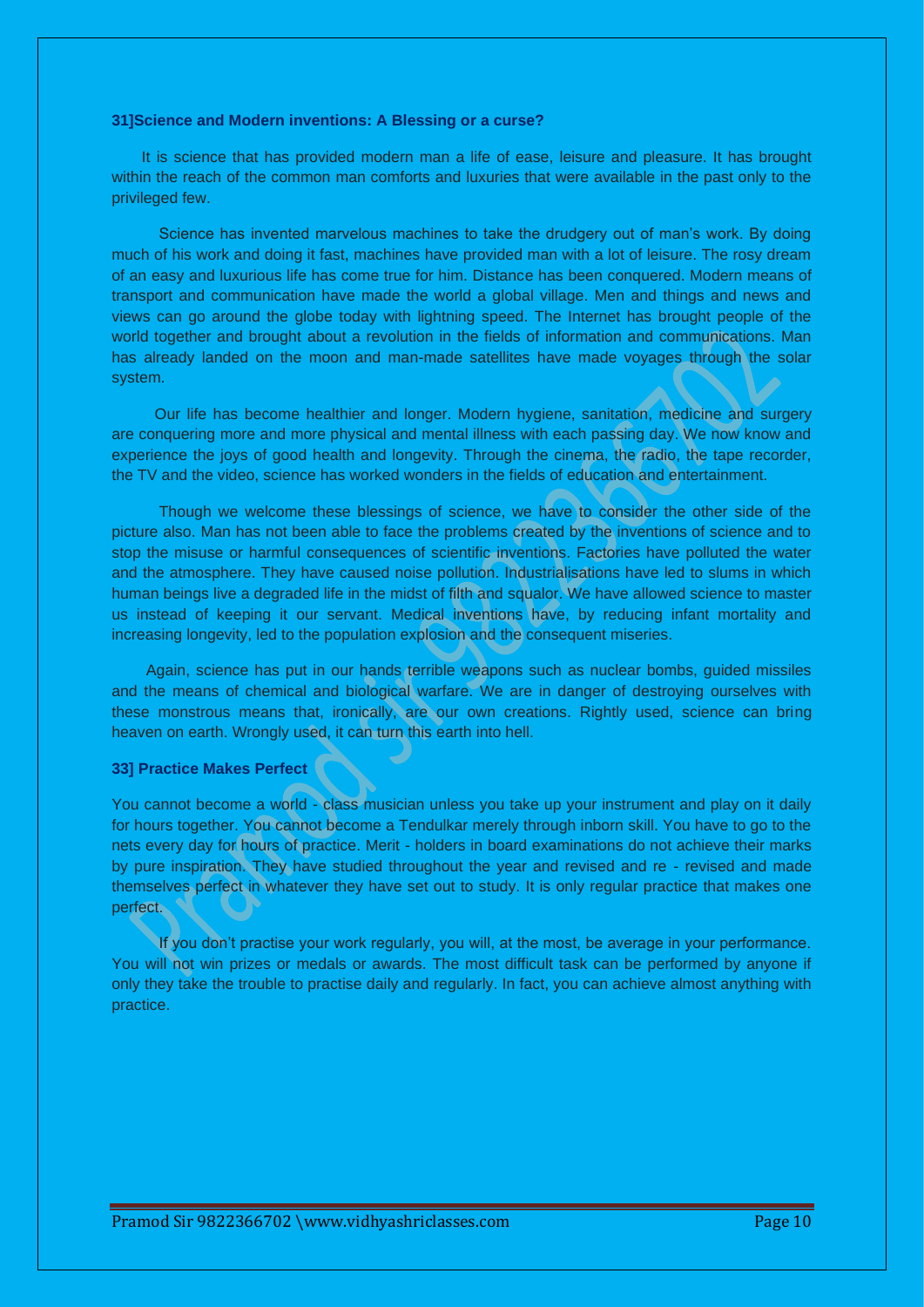#### **34] Perseverance is the key to success**

Perseverance implies continued effort and determination to attain a goal. Both are necessary, for success doesn't fall into one's lap. One has to work for it. Great scientists like Marie Curie and Edison continued with their experiments even though they faced many failures. Today, these names are well known and highly respected for their work.

 Everyone is not born with a silver spoon in the mouth. One has to trudge and toil in order to reach the top. One has to be determined. Determination involves making decisions about the goals that one wishes to achieve and having the will to pursue them. Neither talent nor intelligence is of much help in the absence of perseverance.

 Hence perseverance is the key to success. As has been so aptly said: Where there is a will there's a way. Perseverance involves persisting in one's task, having the patience to go on with it despite obstacles and failures and spending enough time to get the task done. Then only will one achieve success.

 **36) Actions speak louder than swords; `**

**Ans: 'Actions speak louder than words' is an age-old proverb with a deep hidden meaning. Most of the people are braggart. They have the habit of boasting what they are going to achieve in the future in an exaggerated form and do nothing. lt suggests that what people actually do is more important than what they say. Out deeds, our acts are more significant and more effective than words. Words are short-lived, words are unreliable, promises can be easily broken and words have no value.** 

 **Actions reveal the true intentions of the human heart. The actions of the people show their real attitudes. The expression teaches us that it is better to do positive things rather than talking about them. Out politicians only make bombastic promises but they do nothing for there'll-being of the people. Mahatma Gandhi was the person who practised before preaching So he is respected in the World.**

**37) The face is the index of the mind.** 

**Ans: The face is the index of the mind' the proverb is based on observation. It is true that our body, especially our face is the indicator of our moods, feelings and nature. The thoughts of happiness. sadness. joy, sorrow, anger, fear excitement, depressions are reflected in our body language - especially on our face. Happiness and love is reflected in a positive manner on our face; The face of a .person with anxiety shows uneasiness.** 

**Face is the mirror of mind. By observing the face of a person we 'can .understand his position and mood. our close persons can read easily minds by looking at our face. A good-natured person is recognized by his smile on his face cruel/ wicked person is recognized by frown reflecting on his face. When you are happy, your face is widened and there will be a glow in the face. When you are in sorrow, your face will be pale. Thus, whatever our mind experiences is reflected on our face.** 

 **But there are a few people who are shrewd and they can control their emotions and hide their feelings. They put on the masks on their faces. Only the people who are transparent by nature can be open to express out their feeling .This proverb .applies to people who are not cunning and hypocrite.**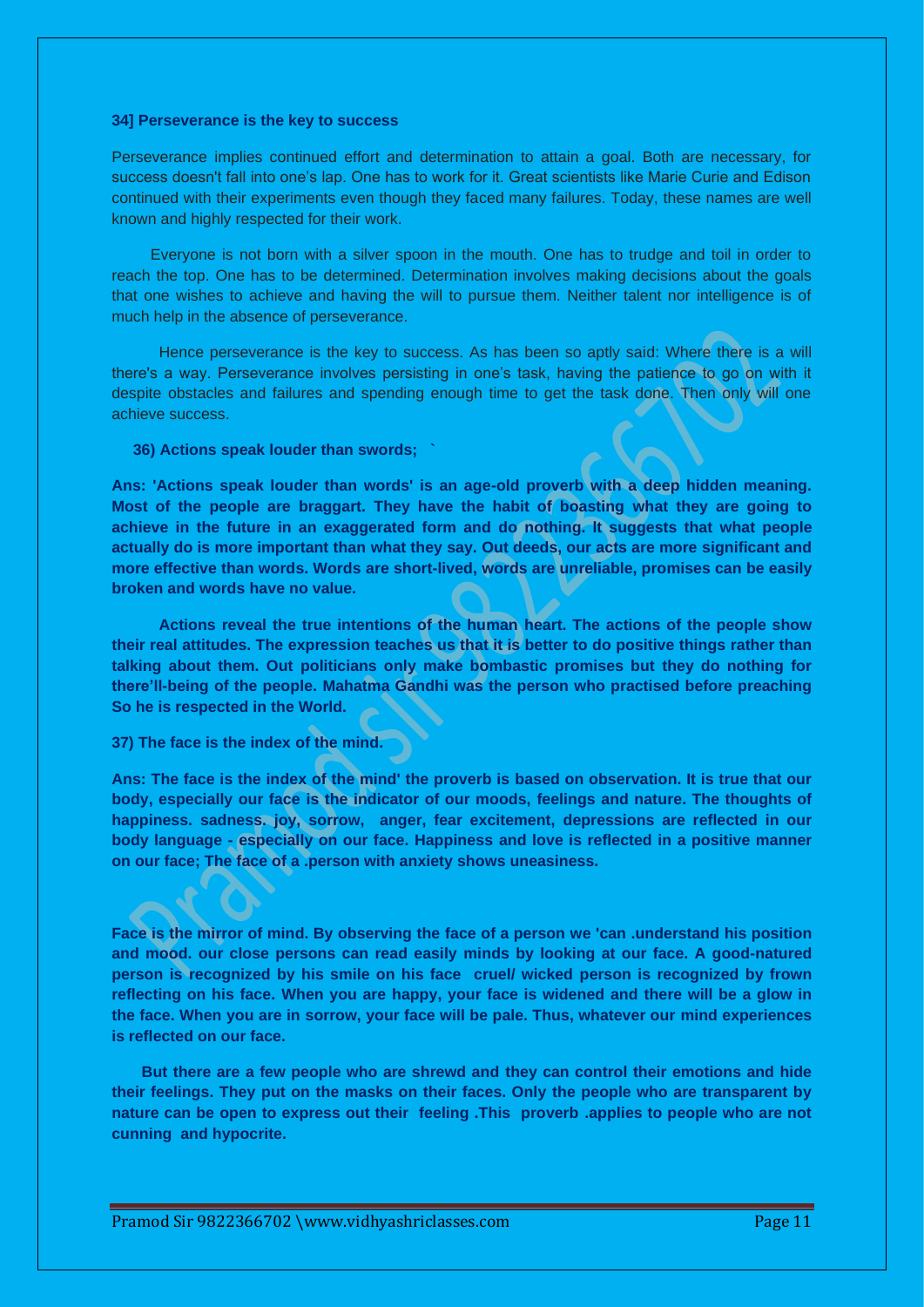**38] Speech is silver, Silence is Golden.** 

**There is a Biblical proverb, 'If speech is silver, then silence is golden'. This proverb implies that silence is a priceless gift. Very often, in conversation, some people speak non - stop, and say hardly anything of value. Little do they realize that people, even in company, need silence in order to evaluate what is going on their minds.** 

 **A good number of people think that whatever they say is very important and needs to be listened to. One valuable quality of communication is the ability to be a good listener. Listening to others is an art. But unfortunately, sometimes people just wait for the other person to stop so that they can begin their own part - which they rehearse while pretending to listen.** 

 **To be silent is to be sensitive to the other person's thoughts and needs and problems. If you wish your company to be valued by others, sometimes keep quiet, listen and pay attention while others are speaking. By doing this you will be more helpful than chatting nineteen to the dozen. There is a beautiful song which has this line; You say it best when you say nothing at all!**

# **39] Manners Maketh Man**

**A man is judged by his outward behaviour and attitude. If he appears pleasing to others, people say he has good manners. This would include the way he dresses, the politeness of his tone and the social courtesies that he keeps up. For example, if he is respectful to his elders and to women, he will be well liked by society.** 

**If he is arrogant and proud, no one will like him. Other people will tend to avoid him whenever they can. He will be an unwelcome guest in any company. Indeed, your manners decide how people will react to you. Very often your manners will also determine what opportunities you will be given in life to go ahead and progress. Bad-mannered people will never be helped by anyone willingly. They will always be treated with disdain.** 

**Good manners come from having respect for others and an awareness of our limitations. If we value the other person's need for self - respect, we will, in return, be respected. We should treat others as we would expect to be treated. This is the essence of good manners.**

# **40] Attitudes are the real figure of speech expand the idea**

 **Edwin Friedman said that communication does not depend on syntax, eloquence, rhetoric or articulation, but on the emotional context in which the message is being heard.**

 **He said that people can only hear you when they are moving toward you and are not likely to hear you when your words are pursuing them. He explained that even the best words chosen lose their power when they are used to overpower. "Attitudes", he said, "are the real figures of speech."**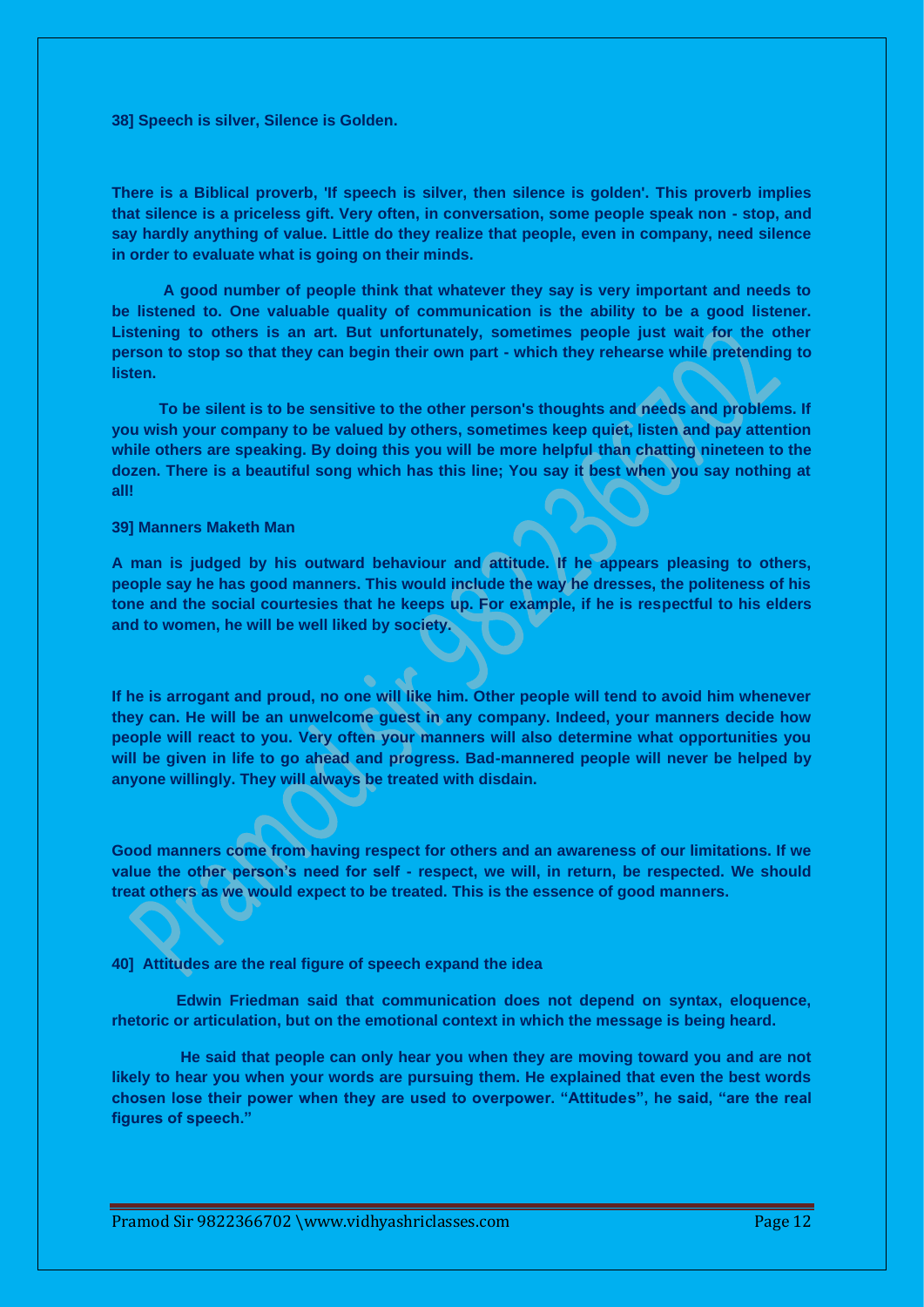**I'm in Quantico, Va., at the FBI National Academy for 10 weeks. In my Public Speaking class, we were each assigned a day to present a quotation that resonates with us. We must read the quotation and then explain to the class why we chose it.**

 **The goal of the assignment is actually to become more comfortable speaking in front of a group, but the real lesson for me has been listening to the quotations that other police executives from around the world have chosen. It's interesting to see what inspires and moves people into action.**

 **I plan on using Friedman's quote because throughout my career and my life, I've come to recognize that the real assets are the people with whom we interact.**

# **41] wise man has long ears and a short tongue**

**The wise man has long ears and a short tongue The proverb means that we can listen to what others say, but we should not reveal our thoughts to others. We should be very careful in the selection of friends. We should not believe others all on a sudden when they try to please us with their good words. The aim of these people may be to get our secrets and to know our weaknesses. They may then blackmail us with what they know about us. So we should try to identify the wolves in sheep's skin. If we tell our secrets to a wicked person unknowingly, we are sure to come to grief. The wicked person may try to exploit us later on. He may take way our money and valuables by blackmailing us. Above all, he may spoil our good name in the society. Thus we pay for our own thoughtless action. We should therefore be very choosy about friends, well-wishers and confidants. The best policy is to be a good listener and a tactful speaker. We should listen to all and use our tongue only when it is needed. We should share our views and secrets only with those whom we know very well..**

**42] a) All roads lead to Rome.**

**(b) A man without liberty is a body without a soul.**

**The phrase all roads lead to Rome means that there are various ways to reach a conclusion, many ways to achieve a goal, and many routes to arrive at a decision. The idea is that there are many methods to accomplish something, all leading to the same result. The proverb all roads lead to Rome may be derived from a phrase coined by French poet Alain de Lille in the Middle Ages in 1175: "mille vie ducunt hominem per secula Romam," which means "a thousand roads lead a man forever toward Rome."** 

 **Ancient Rome and the Roman empire is well-known for its engineering prowess. Many ancient Roman structures are still intact, including aqueducts, public Roman baths such as the Baths of Caracalla, walls such as Hadrian's Wall and the Antonine Wall, and Roman architecture such as palaces, temples, and coliseums where one may view Roman concrete. Portions of many Roman roads such as the Appian Way or Via Appia are still in existence. These roads provided a route for a strong Roman economy and for rapid deployment of the Roman army. Every Roman road was considered to begin at the Milliarium Aureum or Golden Milestone, installed by Emperor Caesar Augustus in the Roman Forum in the City of Rome.**

**43 ] Time and Tide wait for none.**

**This proverb illustrates the importance of time and also says that there is nothing which is more precious than time. The words TIME AND TIDE WAIT FOR NO MAN is due to the reason that the tides that come out in the sea are there forever and they do not stop or wait for anybody. There is a story in England where one of the king's courtiers always kept on**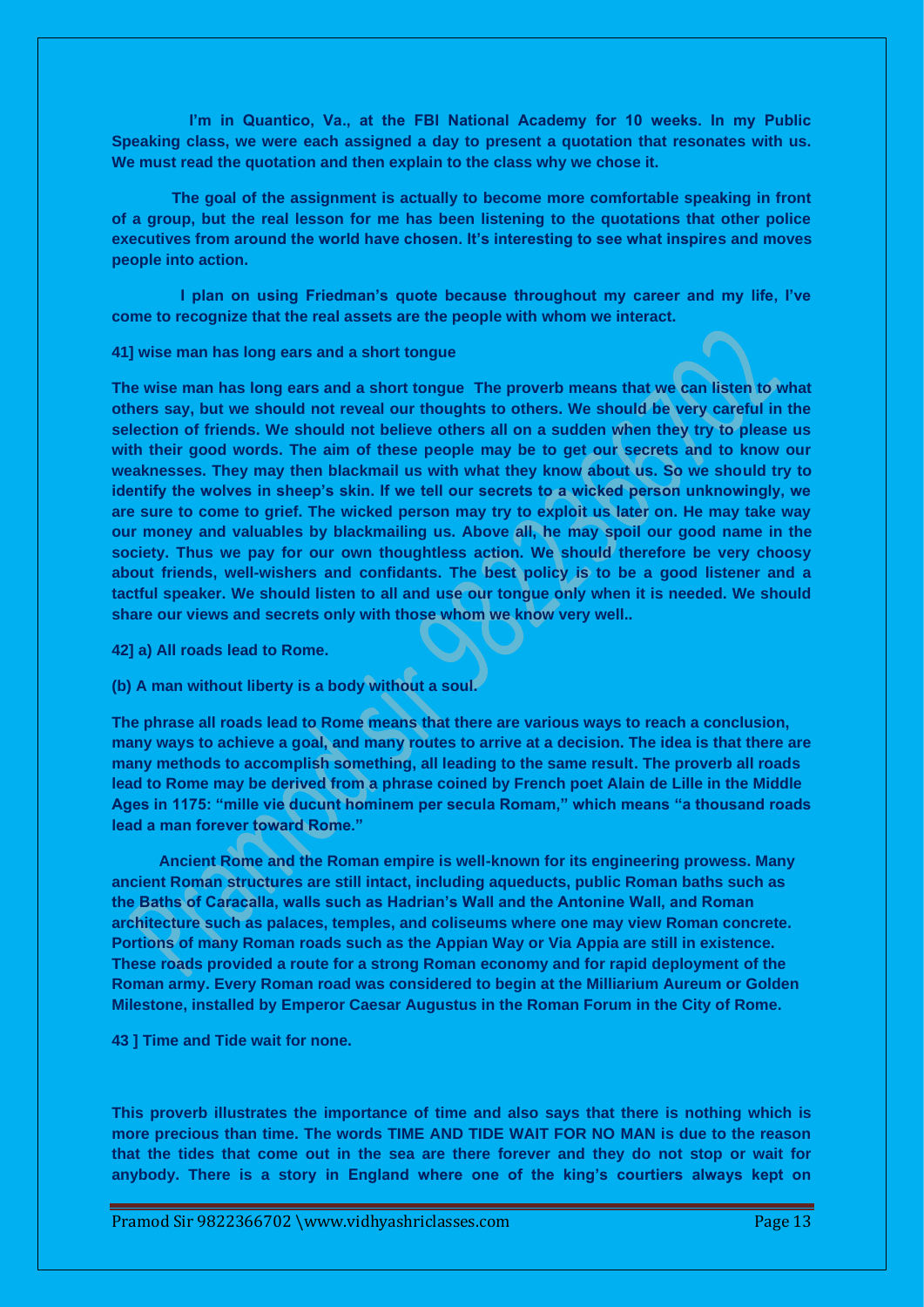**flattering the king. He said if the king orders everything in the world will stop. The King wanted to check it and he went to the seashore and ordered the waves to stop, but nothing happened. The King turned back to the courtier and said that time and tide wait for none and one day he will also die.**

**44] Man proposes but God disposes.** 

 **This Proverb statement tells that whatever man proposes as his objective to achieve by exercising his will power, efforts and intellectual potentialities, there is a limit to his abilities and there is some supernatural power – God - to determine the shape of things and its end. Sometimes or most of the times the end may be against man's proposal**

 **People very often use this statement during their conversation. Man can place before himself a lofty objective and can strive hard to achieve it by putting forth all his efforts and other possibilities. But there is a limit to man's abilities. It has been well said. There is a supernatural power that determines the shape of things and that power. God shapes the end of our objective too. Man can only propose to achieve something and toil himself towards the achievement. Even the achievement itself is not in his hands. Of course the ancient Greek critic - Heraclites - says, "Man is the architect of his destiny".**

 **Shakespeare, in his tragedy plays too, does not bring in fate or God as a power determining the shape of things. He introduces the clement of chances that turns the course of the play. Anyhow, there is some power which shapes the end and so it is very apt to say - Man proposes God disposes.**

#### **45] Necessity is the mother of invention.**

 **This maxim indicates that whenever man requires something he is certain to find it. This has always happened throughout the human civilization. When a man feels that a certain thing is necessary for his utility it makes him think of possible to find new things. The histories of origin of many inventions are a sign of this fact. Today all the developments in medicine have been achieved due to the research and this research has been necessitated by the needs of the people to have a longer and healthier life.**

 **The vaccines to the diseases like small pox and the medicine for rabies were all invented to prevent the disease. When man was living in the caves he could not see in the dark and he found out that fire can help to see in the dark and so he found the way to create fire. Similarly when he started moving from one place to another he found that the wheel helped him very much in transportation. He also invented the boat for traveling on water. Similarly when Thomas Alva Edison wanted to invent something to see in the dark ho worked on with the idea of Electric lamp and soon invented it. Similarly the Wright brothers when they saw the birds flying thought that if man could also fly he could cover long distances and so they invented the aeroplane. So the need of the hour was the important motivating factor in inventing. With the passing of time man goes on inventing things to fulfil his necessities.**

#### **46] Look Before you Leap.**

**It is very wrong to take hasty decisions. We must always look at the advantages and disadvantages before attempting any kind of work. Literally the proverb means that we should always look at our next step. One should not blindly jump into anything without considering the dangers or disadvantages that could be in store for us. It is always better to enquire, evaluate and then take action.**